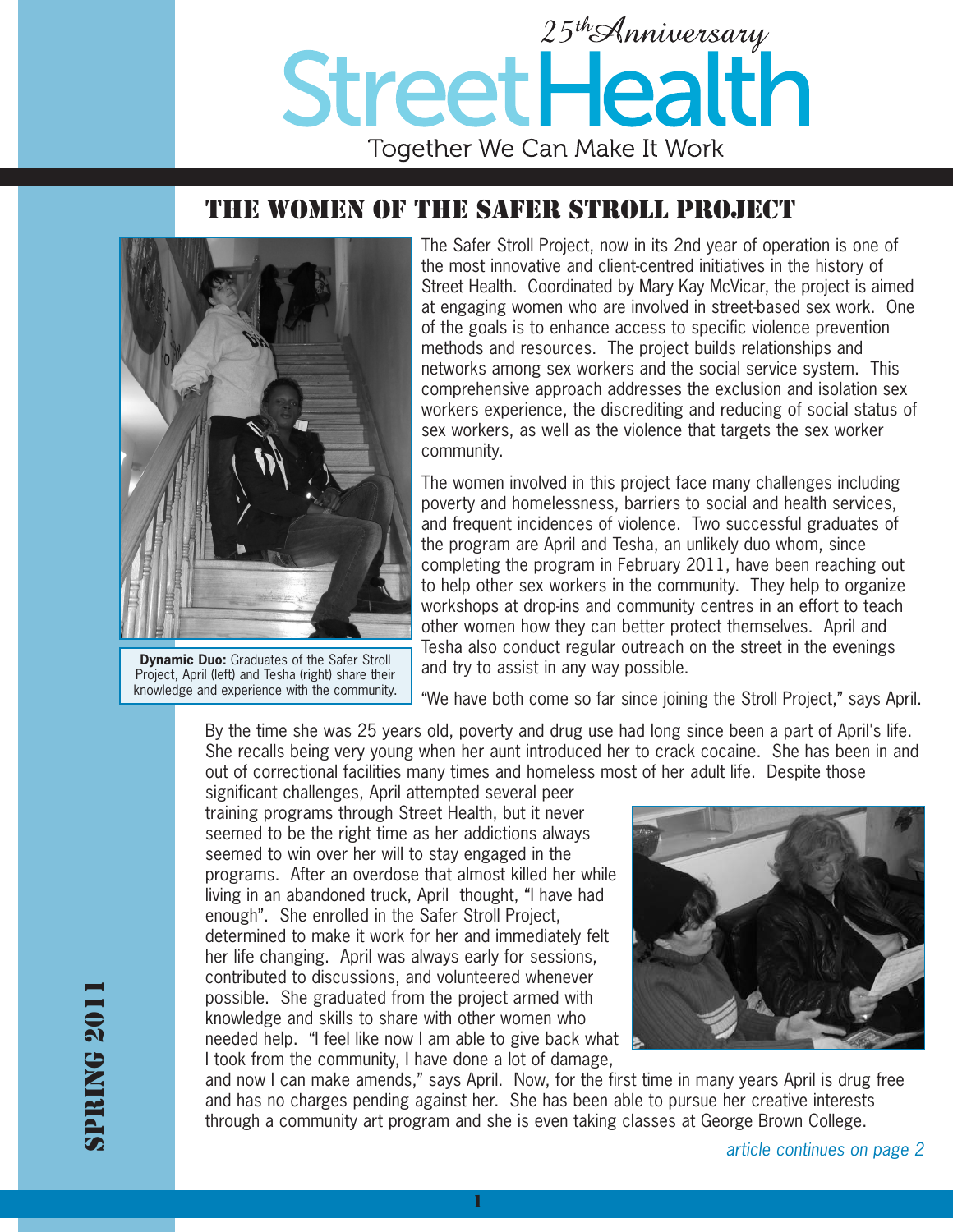# THE WOMEN OF THE SAFER STROLL PROJECT CONTINUED

Tesha is the very first trans-gendered graduate of the Safer Stroll Project. She is very well known in the community which helps her to connect more easily with people who are isolated. Tesha grew up in Etobicoke in an abusive, middleclass family. Tesha realized she was different at a very early age and after high school, she moved to Toronto and began living as a woman. Tesha attended the Toronto School of Business and lived in a small apartment with her boyfriend for a while. One night, she came home from a part-time job and found her boyfriend had committed suicide. Grief and confusion lead Tesha into sex work, drugs, and gang involvement. Over the next few years she underwent several gender reassignment surgeries. Tesha's experiences in the community lead her to the Safer Stroll Project "I felt like I could really share something with other women who are victims of violence". Her friends describe her as funny, enthusiastic and very supportive.

Together, April and Tesha share their knowledge and experience throughout the community. Along with regular outreach efforts, both women work on the production of the "Bad Date Book", a written record documenting violent clients and incidents as well as community resources and tips for protecting yourself. The books are updated either as needed or on a monthly basis and handed out to sex workers on the street. They are also available in drop-ins and community centres.

"Without the project and the guidance of Mary Kay, I don't know where I would be," says April. The Safer Stroll Project has inspired, encouraged and given hope to many women. Most importantly, it has taught women that being a victim of violence — no matter what your profession — is not acceptable.

### STREET HEALTH KICKS OFF A YEAR-LONG CELEBRATION!

On February 16th, 2011 staff and clients celebrated Street Health's Silver Anniversary! For 25 years we have been providing care and services to the homeless and under-housed community of Toronto, and we are still going strong! Each year, the Street Health team throws a party for our homeless and under-housed clients. A full course meal including cake, music, and an opportunity for our clients to socialize in a warm and inviting environment were provided. Each person who attended the event received a cozy commemorative 25th Anniversary Street Health sweatshirt.

The celebration was held at the Toronto Friendship Centre, across the street from our offices. **Jewell Catering Company** continued their generous tradition of donating and serving a hot delicious meal to over 400 partygoers. Thank you to Michael Jewell and his amazing team for their kindness and generosity and to the volunteers at the Toronto Friendship Centre, who made our party a huge success. We will be hosting several events over the coming year to celebrate this milestone, watch your mailbox for details! Happy 25th Birthday Street Health!



Staff members Jane Mountain and Joyce Rankin catch up at our 25th Anniversary Kick off Party!

### DONATE YOUR OLD CELL PHONE TODAY!

Do you have an old cell phone sitting in a drawer at home? Is it functional? Do you have a charger for it?

If so, please donate your old cell phone to Street Health. We will be giving the phones to clients who participate in the Safer Stroll Project. All cell phones, whether they have a plan on them or not, are capable of making emergency calls. You could be helping someone stay safe just by donating your old phone.

Please contact Mary Kay at marykay@streethealth.ca

Thank you for your help!

We're getting a Makeover!

A new logo to kick off the next 25 years serving the community.

 $25$ <sup>th</sup>Anniversary Street Hea Together We Can Make It Work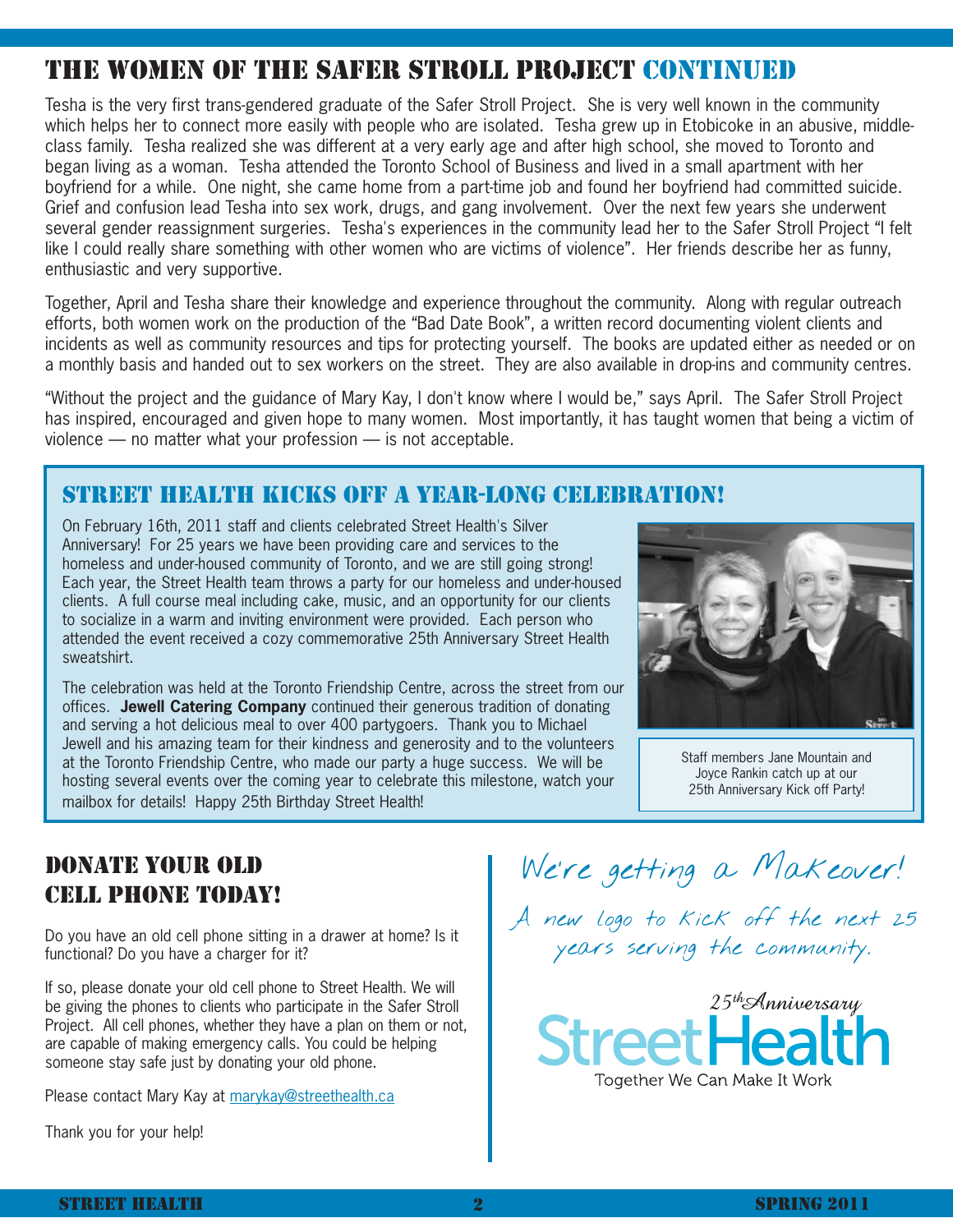## HISTORY OF STREET HEALTH

I want to share with you a story of hope and a story of possibility. This is the story of Street Health. A story you have helped make possible.

It was 1986 when a diverse team of four nurses came together for the first time. Although each nurse came from a different background, they each shared a passion and vision for how they could improve the lives of homeless people in Toronto. For three years they volunteered their time and energy to running "low-tech" nursing clinics in the Toronto Friendship Centre drop-in located at the corner of Dundas and Sherbourne streets. Through some savvy political advocacy, the provincial government first awarded funding for this fledgling agency in1989 and Street Health Community Nursing Foundation was officially born.

These early days at Street Health were challenging. A small office space, set up in the basement of the church provided less than ideal working conditions. Yet the Street Health nurses maintained their passion and fervour for their work in attempting to meet the needs of a very impoverished community.

The original Street Health Report (1992) outlined the severity of the health of homeless people in Toronto and the conditions in which they were living. The report helped Street Health to focus its efforts and it provided valuable data to support its advocacy efforts.

1995 was a watershed year for the less advantaged in Ontario. The government of Premier Mike Harris made dramatic cuts to social assistance rates and removed the restrictions on rent increases. It was a period of rising eviction rates and increased homelessness. Our determined nurses and advocates persevered and it soon became impossible for the city and the province to deny the homelessness issue any longer. Street Health received funding to move their office to a larger more functional space at 338 Dundas Street East, where we now reside.



1998 - Street Health nurse provides outreach care to people living in tent city.

It was around this time that Laura Cowan, Executive Director of Street Health, joined the team. Laura came to Street Health as a nurse and remembers with some sadness the clients she has provided services to over the years. "Some of the clients I met 15 years ago are still around, coming to nursing clinics and dropping in regularly to our office to say hello," Laura says. "Others have moved on. They have battled their demons and won. I still hear from one or two ex-clients on a regular basis. They like to call to say hi and check in. Maybe it's a reminder to them of how far they have come and they remember that Street Health was a part of that journey".

As the client base and services grew at Street Health, so did acknowledgement by funders that our services were necessary for the many people who were now homeless or under-housed. The Ministry of Health provided the funding to eventually purchase the property at 338 Dundas Street in 2000. Fundraising began in earnest at that time and with the help of many generous donors we continued to more easily meet the emerging needs in this vulnerable and growing community.

Through its 25 years, Street Health has undergone massive growth and change. In 1997 we added case workers to our staff in order to address the countless people struggling with mental health issues. In 1999 we introduced the first identification replacement program that we know of in Canada. Access to Health Cards assists homeless people with the task of applying for health cards and the other personal identification they need in order to access health and socials services. The ID Safe program was added in 2003 and offered homeless people a place to store their important identification documents that were often being lost or stolen.

Although a relatively popular premise today, "harm reduction" as an approach to working with people who use illicit drugs was embraced by Street Health in its early days. It is still seen as a way to help people live healthier lives. Street Health was among the first agency in downtown Toronto to distribute clean needles to injection drug users. In 2004 the Crack Users Project was introduced. The goal of this ground-breaking program was to reduce the harms associated with the use of crack cocaine.

At Street Health we feel strongly that providing programs and services alone will not alleviate the hardships experienced by those who live on the margins. We have proudly participated in many of the milestones in the war against poverty in Ontario. In 1996, our staff participated in a public inquiry into a freezing death of three homeless men in Toronto. Some of the recommendations made to the jury were later adopted by the City of Toronto. Our involvement in Toronto Disaster Relief Coalition helped push the municipal government to declare homelessness a National Disaster in 2001. With this declaration came an immediate flow of federal funding for services across the country for those who are homeless. In July of 2001 Street Health was recognized for our ground breaking efforts by being the lead agency for the first National Harm Reduction Conference. Again in 2007, a follow-up Street Health Report was conducted and has been used across the country as an education and advocacy tool.

Although today there are numerous services in Toronto that are geared toward helping the homeless, Street Health was one of the first and remains focused on individual client values and needs. We will continue to stay true to our roots by advocating for those less fortunate by raising issues related to housing and health and by providing a compassionate place for people to turn. This is our role in the community this is what people have come to expect from Street Health. No one could have guessed that those four nurses so long ago would start a powerful movement that is Street Health today. Happy 25th anniversary Street Health and here's to another 25!